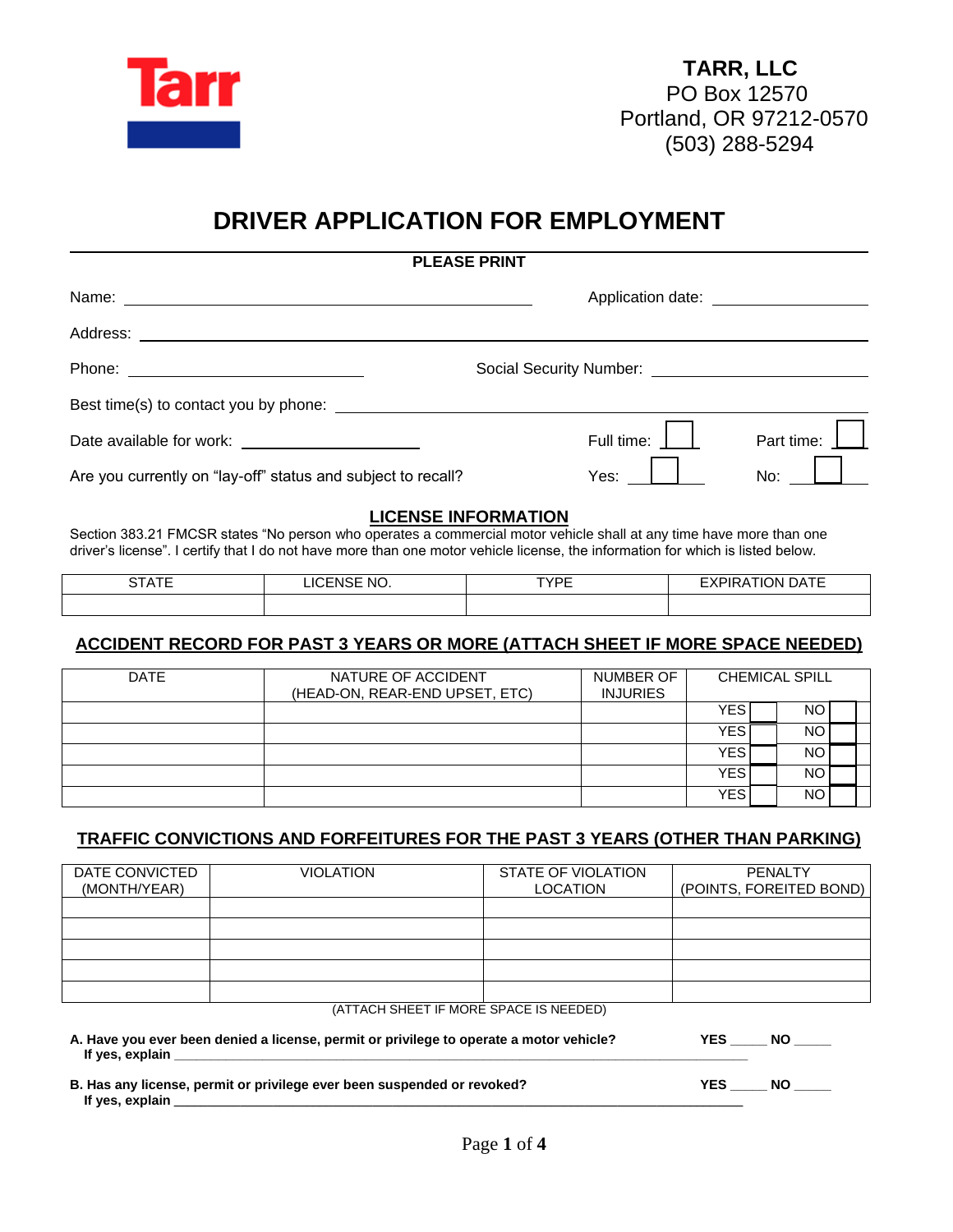

### **EMPLOYMENT EXPERIENCE**

Applicants that desire to drive in intrastate/interstate commerce must provide the following information on all employers during the previous three years. You must give the same information for all employers you have driven a commercial motor vehicle for the seven years prior to the initial three years (total of ten years employment record). Start with your most recent/current job. Include all job-related military service assignments and job-related volunteer activities. You may exclude organizations that indicate race, color, religion, gender, national origin, disability or other protected status.

|                | Starting pay rate     | Ending pay rate<br>No<br>Yes                                 |
|----------------|-----------------------|--------------------------------------------------------------|
| Job Title      | Subject to FMCSR?     | Safety Sensitive Under DOT?                                  |
|                |                       |                                                              |
| Dates Employed | Work Performed        |                                                              |
|                |                       |                                                              |
|                | Starting pay rate     | Ending pay rate<br>No<br>Yes                                 |
| Job Title      | Subject to FMCSR?     | Safety Sensitive Under DOT?                                  |
|                |                       |                                                              |
| Dates Employed | <b>Work Performed</b> |                                                              |
|                |                       |                                                              |
|                | Starting pay rate     | Ending pay rate<br><b>No</b><br>Yes                          |
| Job Title      | Subject to FMCSR?     | Safety Sensitive Under DOT?                                  |
|                |                       |                                                              |
|                | Dates Employed        | <b>Work Performed</b><br>Yes<br>No<br>No<br>Yes<br>No<br>Yes |

#### **If you need additional space, please continue on a separate sheet of paper.**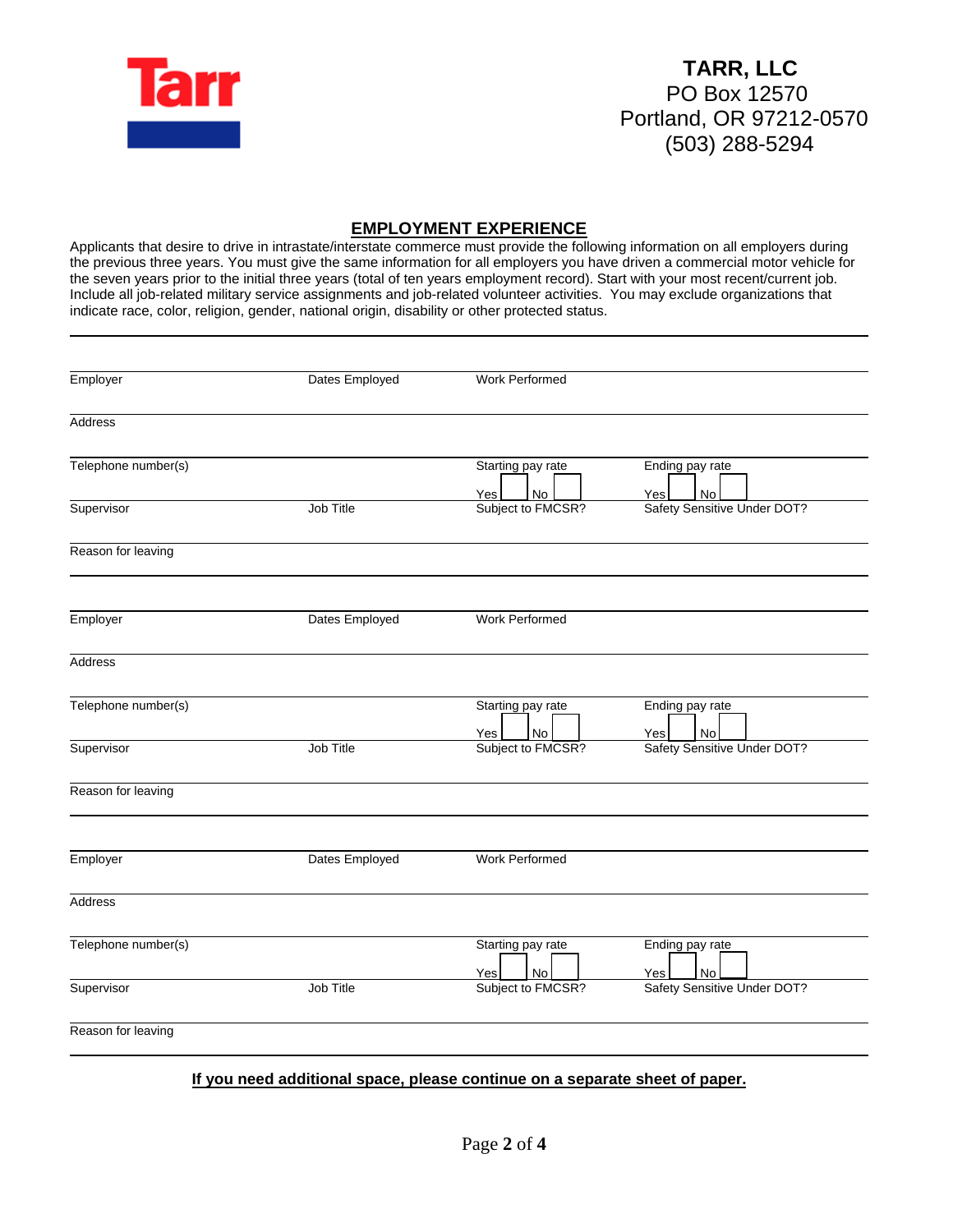

## **EDUCATION**

|                                               | <b>Name and Address</b> | <b>Course of Study</b> | <b>Years Complete</b> | Diploma/<br><b>Degree</b> |
|-----------------------------------------------|-------------------------|------------------------|-----------------------|---------------------------|
| <b>High School:</b>                           |                         |                        |                       |                           |
| College:<br>Graduate/<br><b>Professional:</b> |                         |                        |                       |                           |
| Other (specify):                              |                         |                        |                       |                           |

## **OTHER QUALIFICATIONS, SPECIAL SKILLS AND ADDITIONAL INFORMATION**

Summarize special job related qualifications and skills acquired through employment, military duty or other experience. Please also provide any additional information that you feel would be helpful to Tarr, LLC in considering your application.

## **REFERENCES**

Do not list relatives. Please provide a phone number where the individual can be reached during the work day. Please list an alternative number if one is available.

| Name: Name: Name: Name: Name: Name: Name: Name: Name: Name: Name: Name: Name: Name: Name: Name: Name: Name: Name: Name: Name: Name: Name: Name: Name: Name: Name: Name: Name: Name: Name: Name: Name: Name: Name: Name: Name: |  |
|-------------------------------------------------------------------------------------------------------------------------------------------------------------------------------------------------------------------------------|--|
|                                                                                                                                                                                                                               |  |
| Name:                                                                                                                                                                                                                         |  |
|                                                                                                                                                                                                                               |  |
| Name: 2008 - 2008 - 2008 - 2008 - 2008 - 2008 - 2010 - 2010 - 2010 - 2010 - 2010 - 2010 - 2010 - 2010 - 2010 -                                                                                                                |  |
|                                                                                                                                                                                                                               |  |